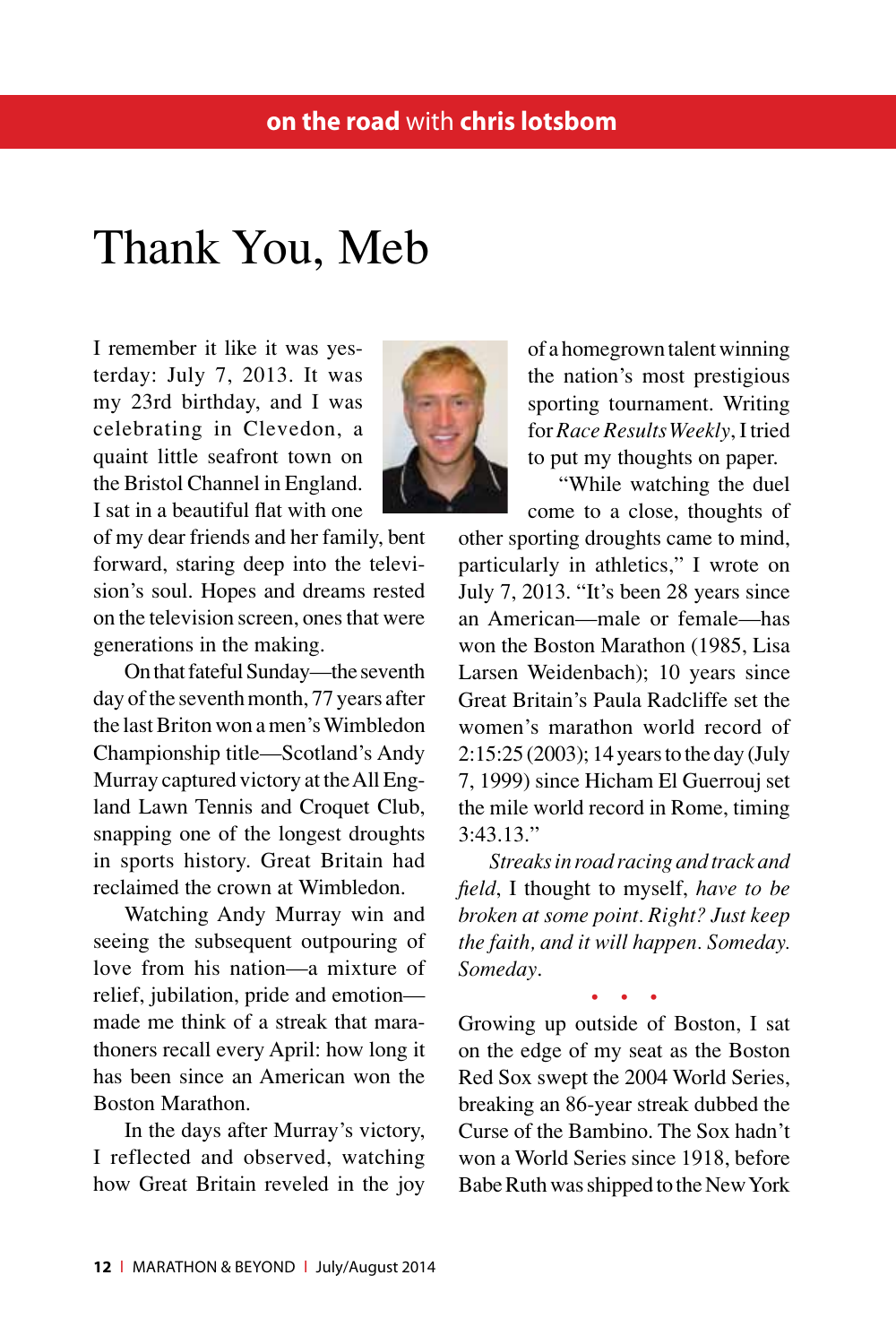

▲ Streaks such as the Red Sox World Series drought that ended in 2004 resulted in the celebration of millions—including the author (holding the 2004 World Champs sign) and his family.

Yankees in one of the most lopsided trades in sports history. That all changed on October 27, 2004, when the team and all of Sox nation celebrated their championship. I celebrated that day, too, jumping around my house and screaming with glee.

If I learned one thing from that 2004 Red Sox team, it was reinforced by Andy Murray's win at Wimbledon in 2013: just believe, and eventually it will happen. Just give it time. Keep the faith.

For years I had thought and dreamt about an American—male or female winning Boston, the granddaddy of all marathons and the longest consecutively run marathon in the world.

In 2009 and 2011, we—I say *we* as in Americans—had come oh, so close. Kara Goucher was brought to tears after placing third in 2009, some nine seconds behind Salina Kosgei of Kenya in a race that saw her take the lead less than a mile from the finish.

"I'm proud of how I did, I just," she said in her postrace interview, taking a deep pause and trying to hold back tears. "I just wanted it for everyone that supported me. I wanted to be the one that won for everybody."

Hopes came again two years later, when Hansons-Brooks Original Distance Project star Desiree Davila ran a tactically flawless race, conserving energy early before racing down Boylston Street in front, only to be passed by Caroline Kilel. Davila finished two seconds behind Kilel, though her placing and tenacity were yet another testament that America was getting closer.

On the men's side, consistent topfive finishes by Ryan Hall (third in 2009, fourth in 2010 and 2011) and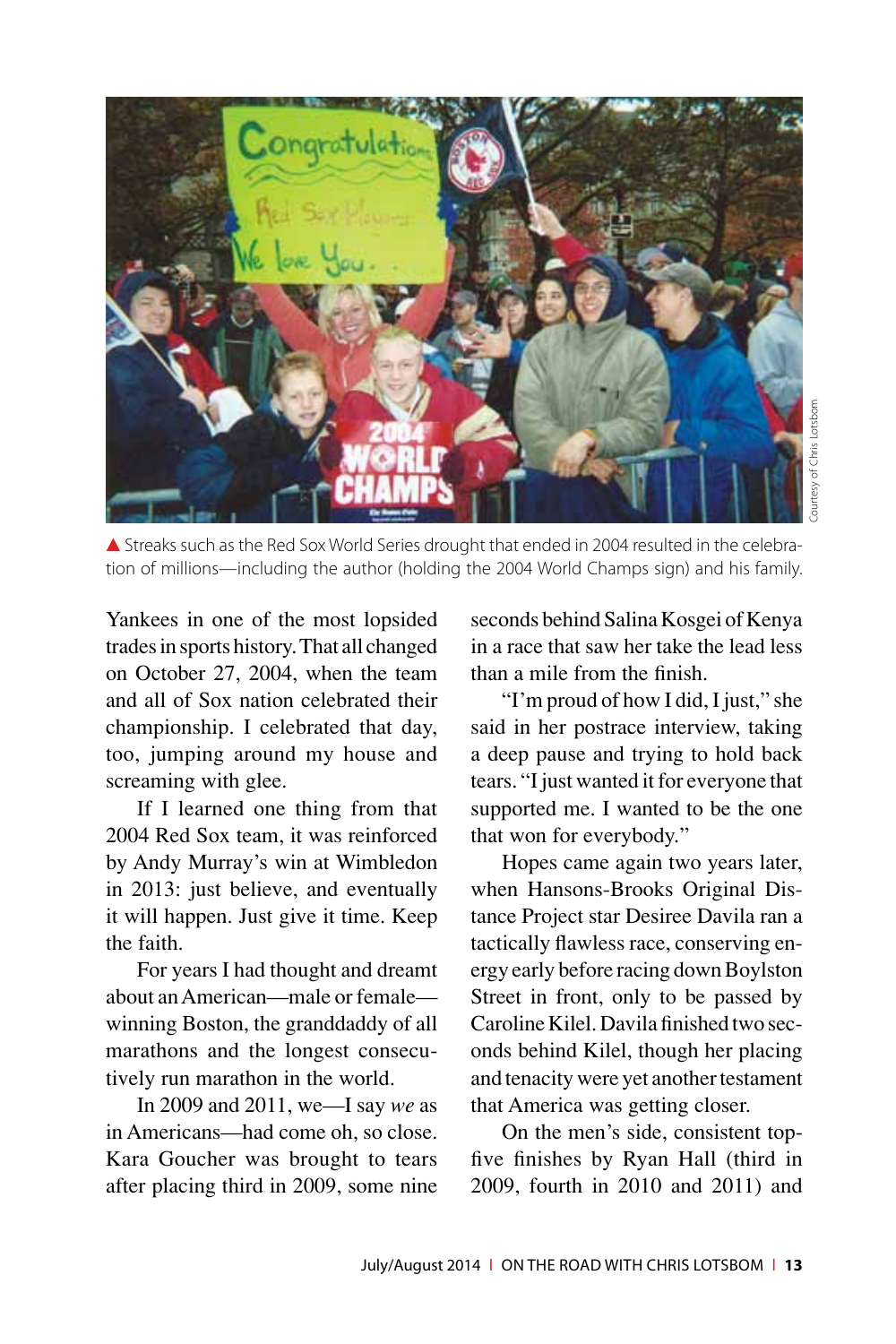Jason Hartmann (fourth in 2012 and 2013) provided a glimmer of hope. After all, top fives were much better than Americans had fared in the generation before. In the 17 years from 1988 through 2004, a combined five American men finished in the top 10 at the Boston Marathon. That period included a stretch of six consecutive years without a patriot finishing in the top ten on Patriots' Day.

Before the tragic terrorist attacks of April 15, 2013, rocked the marathon's finish line, it was Shalane Flanagan of Marblehead, Massachusetts, gutting it out for a fourth-place showing. Coming to tears moments after crossing the line, she showed how much she wanted to win for her home city, state, and country.

"I've been thinking about this moment and running in this race for a really long time, so I'm extremely happy to have fulfilled a lifelong goal of mine," said Flanagan in April 2013, tears welling in her eyes. "But I dreamt of winning. I dreamt of a laurel wreath on my head, and it didn't happen, but that's the reason why dreams or goals are big, and they're hard.

"The hardest part about Boston is that the Bostonians want it just as bad as you do," Flanagan continued. "We want to be that person. We want to be the next Joanie."

Of course, she was referring to Joan Benoit Samuelson, the secondto-last American women's champion in Boston (1983).

For years athletes have talked about how snapping streaks like the ones in Boston and at Wimbledon are much more meaningful than simply being crowned champion. The longer the drought, the more pressure there is, a feeling that motivates athletes and provides frustration for both athlete and nation alike. Entering the 2014 Boston Marathon, I had a good feeling. There was just too much energy in the air for an American *not* to win Boston.

• • •

"Hope," "patience," and "determination." I kept thinking of these words, telling myself that if an American did not win Boston 2014, then I wouldn't be disappointed. As I had grown accustomed to saying in relation to the Red Sox: wait 'til next year. There is always next year. Someday it will happen.

But for 29 years, Bostonians and Americans had waited 'til next year, only to see athletes from Italy and Portugal, Russia and Germany, and, yes, Ethiopia and Kenya claim victories.

The 2014 Boston Marathon was special, extra special. No, it was more than extra special. It was exceptionally significant, extraordinarily momentous. For more than 12 months, runners and nonrunners alike had been looking forward to Marathon Monday. There was a palpable excitement in the air all throughout the city and the Commonwealth of Massachusetts.

A total of 36,000 were entered in the 118th Boston Marathon, the secondlargest field in event history. More than half of the starters were Americans, all of whom had been touched by the bombings a year before. Of them, a handful of Americans were part of John Hancock's elite-athlete field, the best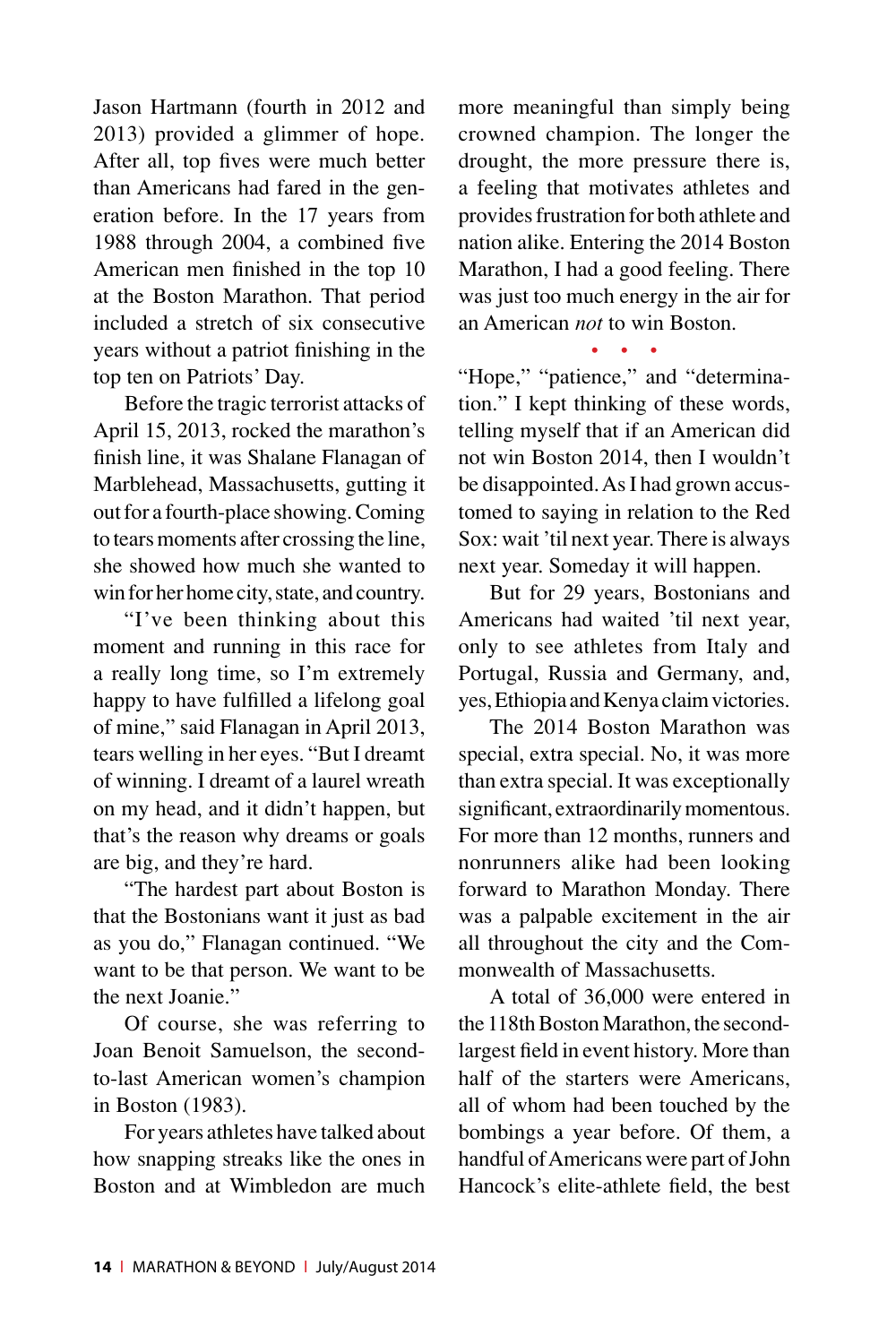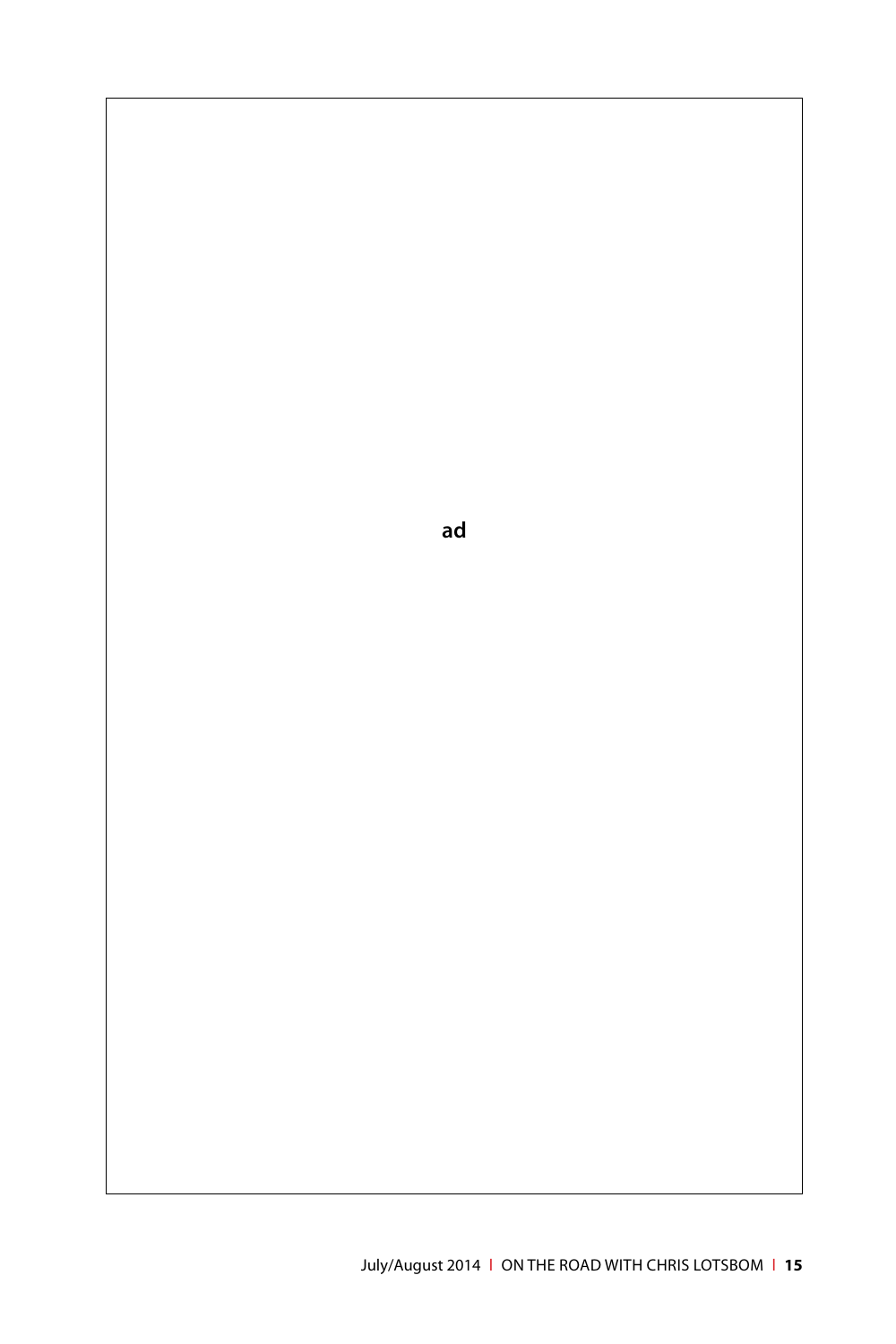of the best ready to go to battle on the streets between Hopkinton and Boston. Surely one of them had what it took to claim the laurel wreath.

I truly believed that 2014, a year filled with so much strength, resilience, and anticipation, was *our* year. An American would win the Boston Marathon.

• • •

Naturally superstitious, I didn't make any predictions, none whatsoever. When asked, I would say it's a legendary field and anybody could win. I would say that it would be historic and the biggest win in American history if a compatriot broke the tape on Boylston Street, but I made sure to say "if" and "would," not selectively picking out any athlete or two. I didn't want to be the one jinxing the race, after all.

Deep down, I gave Shalane Flanagan the best chance. She was from Boston and had so much pride and determination that I figured that alone would carry her through the tough patches and on to victory. After her appearance on *60 Minutes* with Anderson Cooper, Massachusetts was swept up in Shalane mania. Images of her would appear on the nightly news and in the daily papers, creating the biggest athlete-specific buzz I had seen in Boston since the days when Tom Brady began leading the Patriots to Super Bowl victories. Everyone knew her by first name and hometown: Shalane, the girl from Marblehead. My immediate family—not into running whatsoever—asked about her, wanting to know if indeed she had what it took to win Boston.

With a front-row seat on the women's lead vehicle, I watched Shalane cruise through the early miles and pass 10 kilometers well under course-record pace. The determination was evident on her face, her stride fluid like a metronome, with a handful of Kenyans and Ethiopians resting in her wake meters behind.

She would describe the crowds like a stadium, rattling her insides and eardrums in each of the eight cities and towns. Chants of "USA! USA!" rained down more and more as the miles passed, with fans shouting encouragement from all directions. From the media truck, you could hear various pronunciations of Flanagan's name, but all had one thing in common: the hopes and desire of a USA victory.

"Go Sha-*leen*, go Sha-lane-*ee*, go Sha-lane!"

When the hills hit in Newton, Shalane was digging down deep. The hopes and dreams were there, and her pace was still hot: she had trained to run 2:22:00, which would have won each of the last 11 Boston Marathons. No one had predicted the pace (a blistering 1:09:25 at halfway) would continue on over the hills, with reigning champion Rita Jeptoo taking charge and never letting up.

Although Shalane dropped back and out of sight, everyone on the lead vehicle knew she was running a spectacular race, the race of her life. As she turned onto Boylston Street, the crowds cheered their hometown hero to the fastest-ever performance by an American on the Boston course: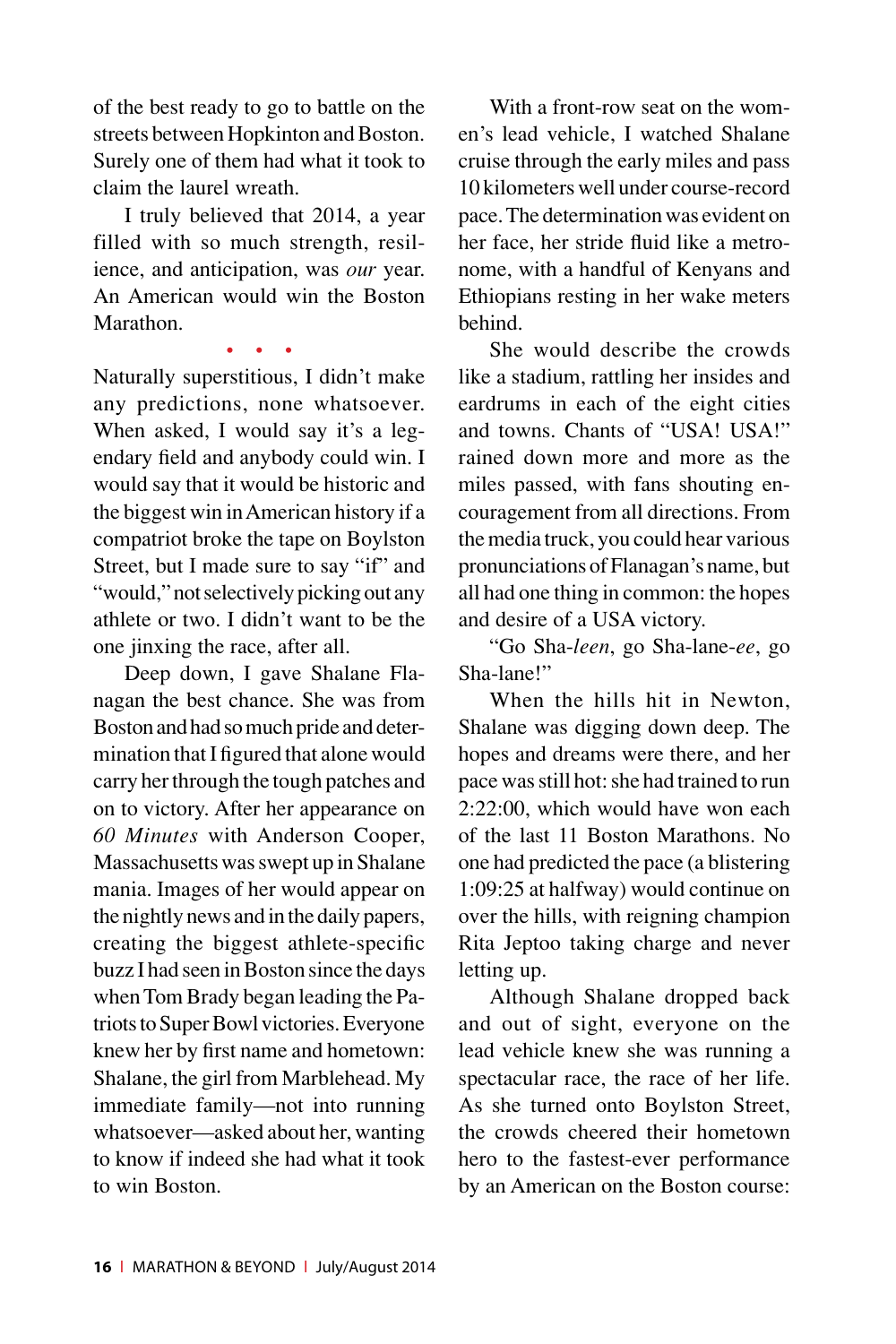

▲ Shalane Flanagan used the support and cheers of her hometown crowd to carry her to the fastest finish ever by an American woman in Boston, 2:22:02.

2:22:02. Flanagan had run more than a three-minute personal best, something everyone was proud of. Yet the fire still burned in her heart.

"I have a good friend, Joan Benoit Samuelson, and for three years she's told me to run my own race," Flanagan told members of the media, her eyes welling with tears just as they had a year before. "Today, I wanted to go out and do just that. I wanted to see if it was good enough to win the olive wreath.

"It does mean a lot to me that my city is proud of me, so yeah. I'm proud of how I ran, and like I said, I don't wish it was easier. I just wish I was better. It was a really heartfelt effort today," she added.

With Shalane's finish, I had come to the conclusion that Boston 2014 was a success even though an American didn't

win. While she may not have earned the coveted laurel wreath, Flanagan ran an amazingly fast time and inspired a generation of runners and nonrunners alike, coming back home with gusto and flare, trying to snap that overdue streak. With her ties to the Bay State, her race was even more meaningful.

That was when a friend told me Meb was in front with a mile to go. Yes, Meb Keflezighi, the ageless wonder, long the face of American marathoning.

• • • I have had the pleasure of covering Meb Keflezighi's career for the better half of a decade. Over that span I've seen the ups (a 2009 victory at the New York City Marathon, his fourth-place finish at the London Olympic Marathon), and the downs (last year's New York City Marathon, a heart-rending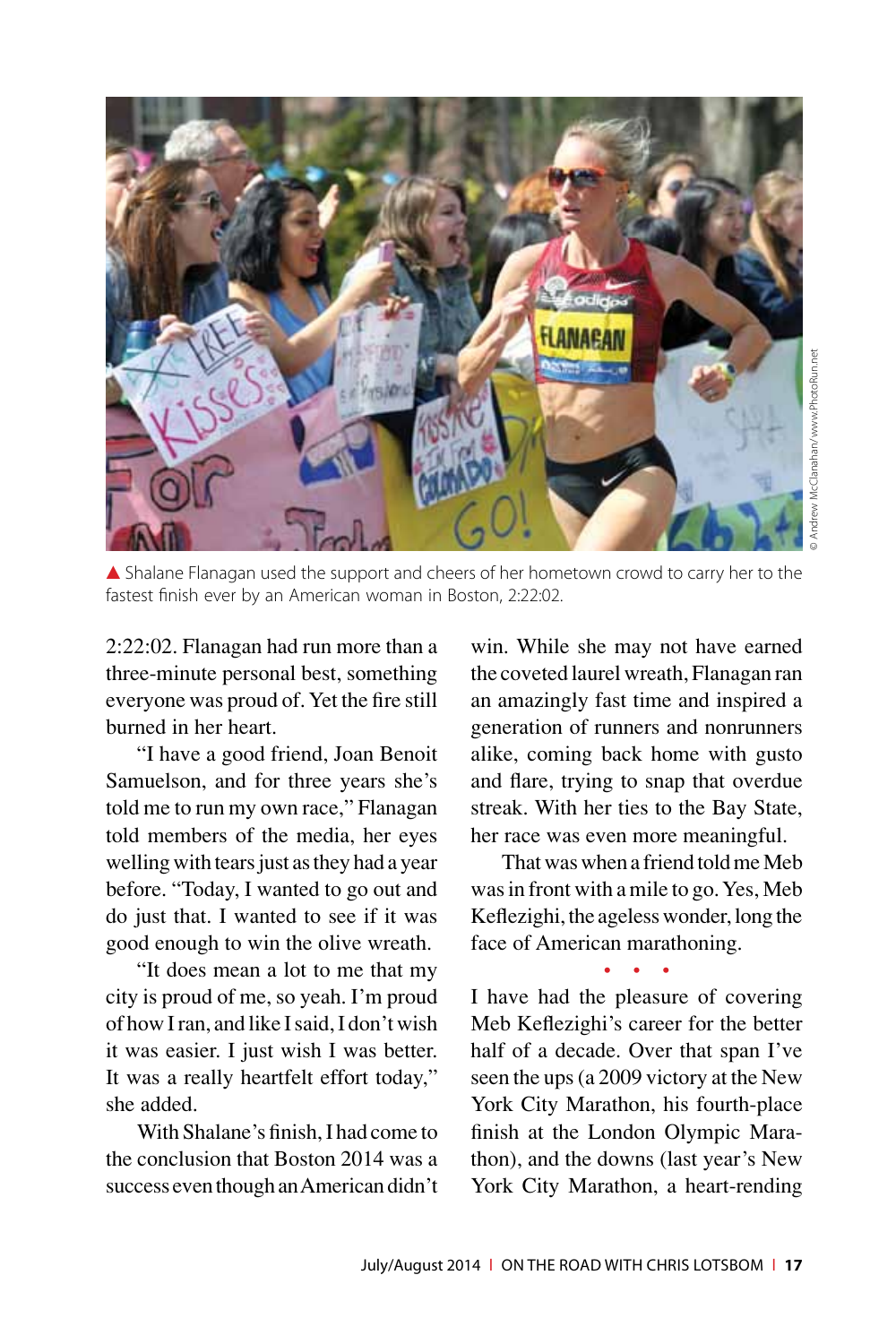2:23:47 performance). After last year, many people thought Meb was done, that he would race one more marathon and go out with a decent top 10 finish, waving to the crowd before retiring as one of the most decorated marathoners in American history.

He would join the Mount Rushmore of marathoners representing the USA, in between Frank Shorter and Bill Rodgers, winners through and through. He would be remembered for his persistence, his caring nature and story: fleeing war-torn Eritrea, succeeding in high school and college in California, and then racing to dozens of national titles and World Marathon Major podium finishes at New York and Boston and at the Olympic Games: living the American dream.

But Keflezighi entered the 2014 Boston Marathon with purpose. Having read Rodgers's book *Marathon Man*, he was ready to give Boston hell, bring home the glory for those who were sick and tired of the winless streak. Most importantly, he wanted to win for Martin Richard, Krystle Campbell, Lu Lingzi, and officer Sean Collier, all of whom lost their lives in 2013. Those four victims' names were written on his bib number, and would hold a special place in Meb's heart.

Meb was like Andy Murray at Wimbledon and the 2004 Red Sox. He was destined to make history, inspire a generation, and end a drought that had lasted far too long.

"I used them to propel me forward," he would say, speaking of the crowds that lined the 26.2 miles and willed him on to victory. "I just wanted to run strong and see what happened."

Sometimes, when the heart takes over, it leads you to the glory land.

• • •

Greg Meyer, the last American male to win Boston, was there on Boylston Street as Keflezighi looked back with less than a quarter mile to go, the finish tape right ahead of him and a chasing Wilson Chebet behind.

The streak was about to be broken. Thirty-one years was long enough. The glowing image of Meb breaking the tape will go down in history, one filled with emotion, triumph, disbelief, and fulfillment.

At the winner's press conference on Marathon Monday, as well as the wrap-up gathering less than 24 hours later, Keflezighi talked at length about how winning Boston was the final to-do left in his career. With the victory, he had fulfilled his goals by "110 percent." He was the first athlete in history to win the Boston Marathon, New York City Marathon, and a medal at an Olympic Marathon. And most importantly, he was an American.

"I was delighted to have that 99.9 percent of my career fulfilled, but today," he said, "today was the missing link on my resume."

In a way, it seemed that the 2014 Boston Marathon wouldn't be complete without an American claiming victory. That's what made April 21, 2014, all the sweeter. That's what made April 21, 2014, a day that will go down in history: running history, American history, and world history.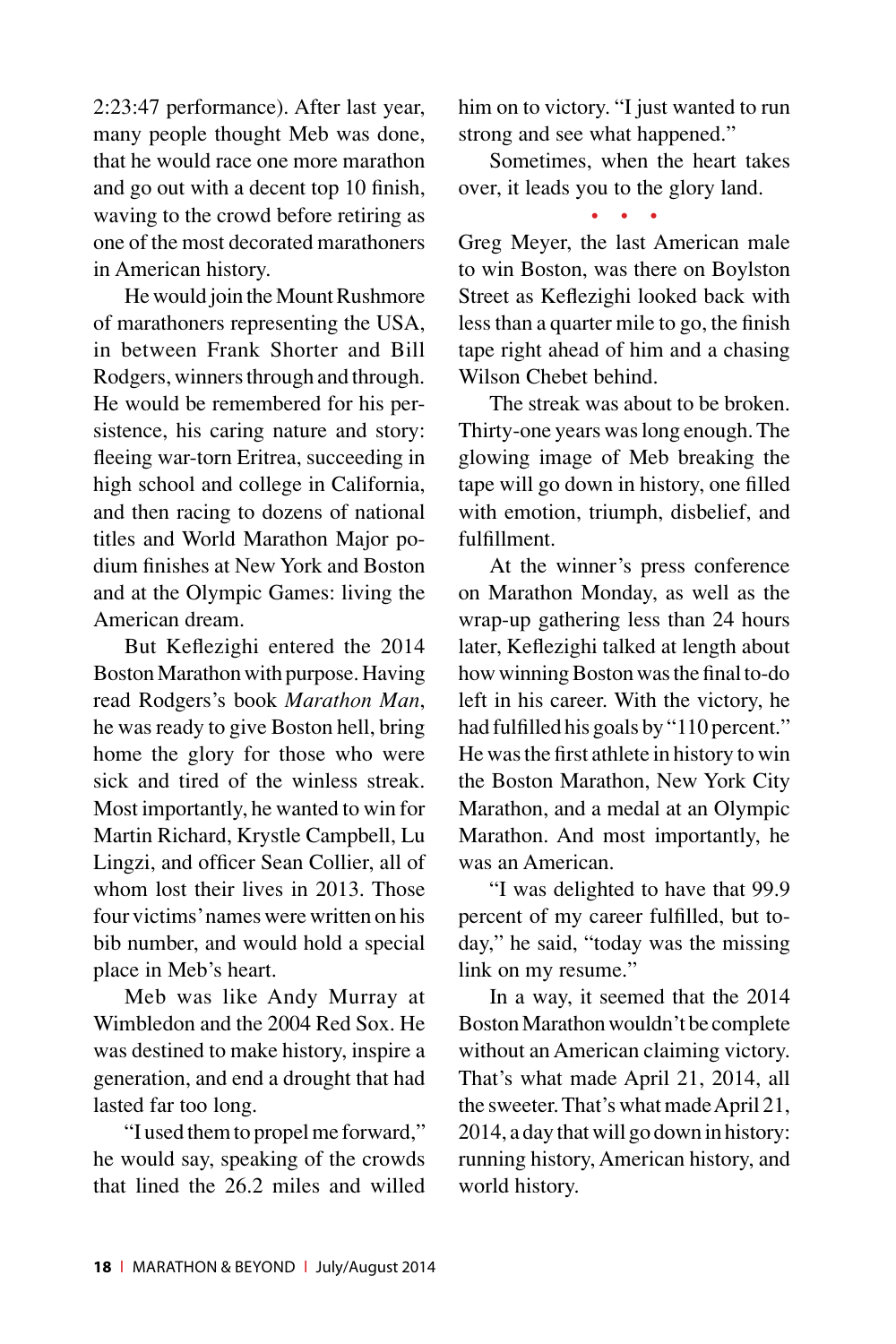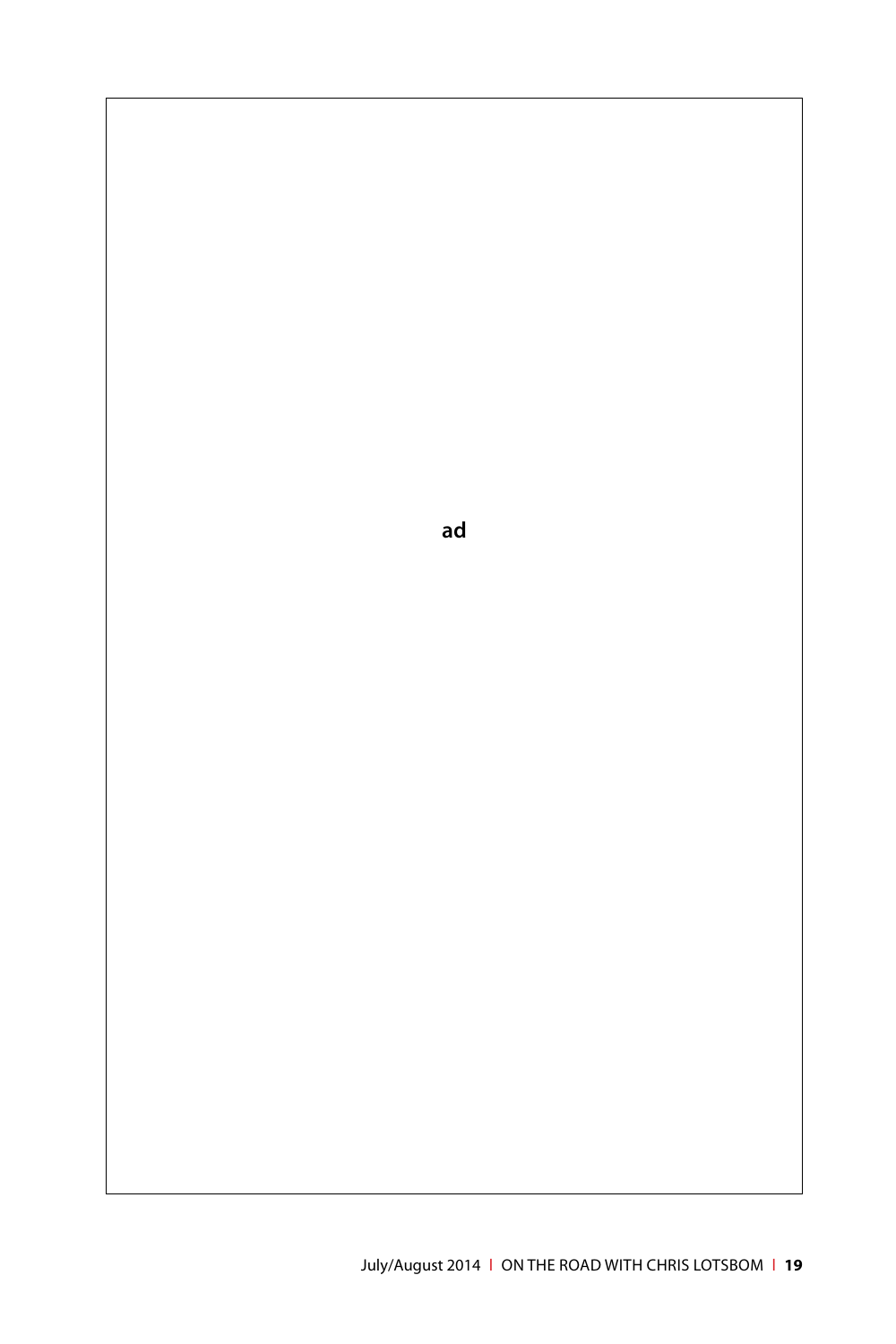Meb won for America. He won for the victims. He won for his family and all those who stood by his side. He won for Shalane and the millions of American runners who had dreamed of a win for decades, pleading with the running gods to let it happen again. He won for a sport. He won for America.

Meb won for Meb. He made it happen. • • •

On the train home, eight or so hours after Keflezighi had lifted the winner's trophy, I sat by myself thinking. I recalled a series of years in the mid- to late 1990s, when my family would travel to Newton or Framingham or Natick and take in the marathon.

I would sit on my father's shoulders and ask him who the leaders were. He didn't follow the sport of marathoning in the slightest.

"Daddy, who is that?"

"I don't know but probably a Kenyan. They are fast and win," he would say.

Each year I would ask him, and I would get the same response.

Kenyan. Ethiopian. Kenyan. Ethiopian. Not an American.

As I got older, I learned about Bill Rodgers and Alberto Salazar, Clarence DeMar and Johnny Kelley. With their stories, I grew hopeful that someday, some year, an American would reclaim Boston.



Courtesy of Chris Lotsbomourtesy of Chris Lotsborn

▲ Moments after crossing the finish line, Meb Keflezighi shares a moment with Greg Meyer, the last American to win the Boston Marathon before Keflezighi.